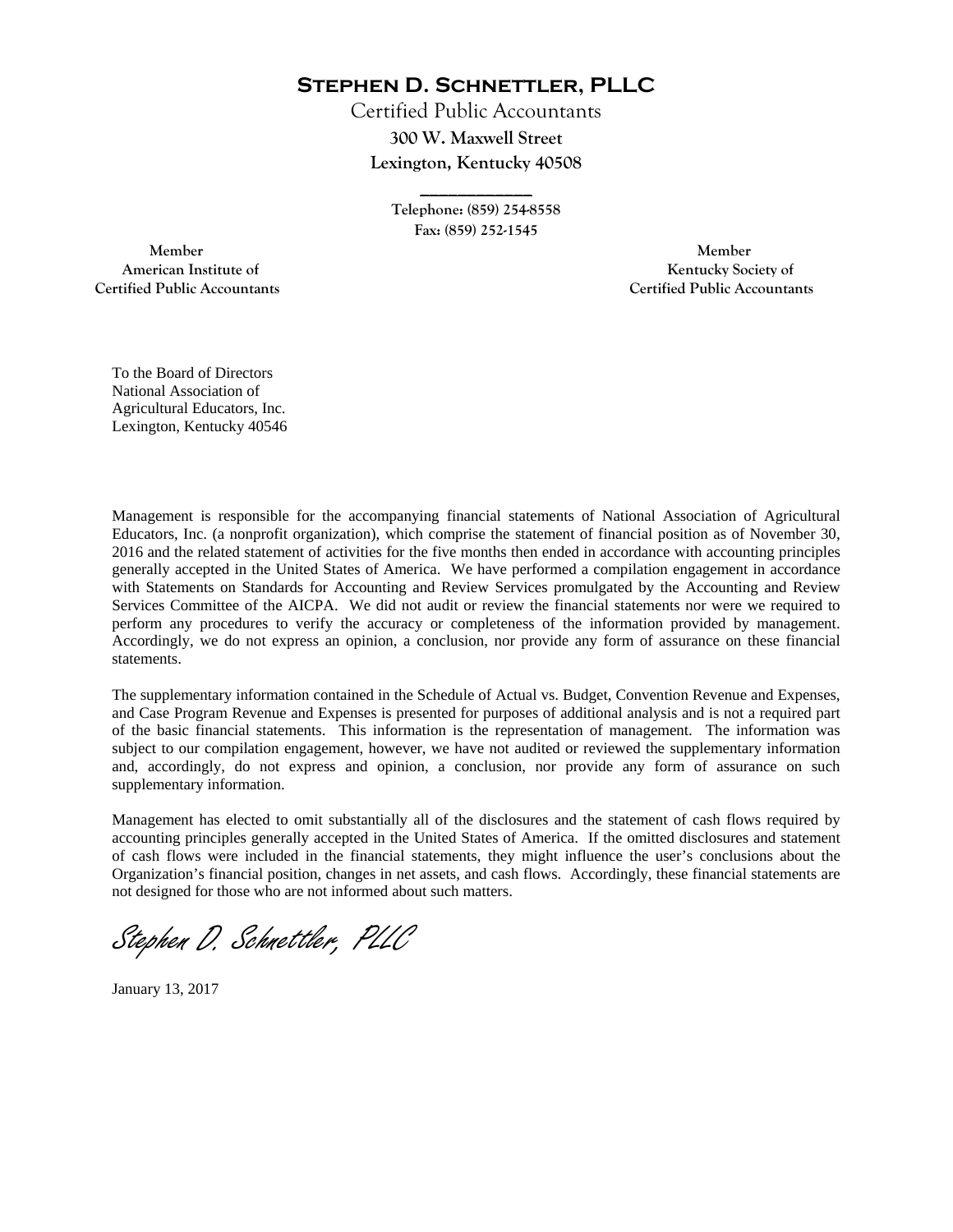# NATIONAL ASSOCIATION OF AGRICULTURAL EDUCATORS, INC. **Statement of Financial Position** November 30, 2016

| <b>ASSETS</b>                           |               |           |
|-----------------------------------------|---------------|-----------|
| Cash on deposit                         | \$            | 397,491   |
| Investments - operating fund            |               | 626,139   |
| Investments - life membership fund      |               | 213,494   |
| Accounts receivable                     |               | 331,456   |
| Inventory                               |               | 5,000     |
| Prepaid expenses                        |               | 228,713   |
| Property and equipment - CASE           |               | 504       |
| Property and equipment                  |               | 10,929    |
| <b>TOTAL ASSETS</b>                     | \$            | 1,813,726 |
| <b>LIABILITIES AND NET ASSETS</b>       |               |           |
| <b>LIABILITIES</b>                      |               |           |
| Accounts payable                        | $\mathcal{S}$ | 70,952    |
| Accrued leave payable                   |               | 41,327    |
| Other current liabilities               |               | 9,890     |
| <b>TOTAL LIABILITIES</b>                |               | 122,169   |
| <b>NET ASSETS</b>                       |               |           |
| Unrestricted net assets:                |               |           |
| Current operation                       |               | 969,876   |
| Board designated for special purposes   |               | 212,795   |
| Temporarily restricted net assets       |               | 1,020     |
| <b>CASE Project</b>                     |               | 507,866   |
| <b>TOTAL NET ASSETS</b>                 |               | 1,691,557 |
| <b>TOTAL LIABILITIES AND NET ASSETS</b> | \$            | 1,813,726 |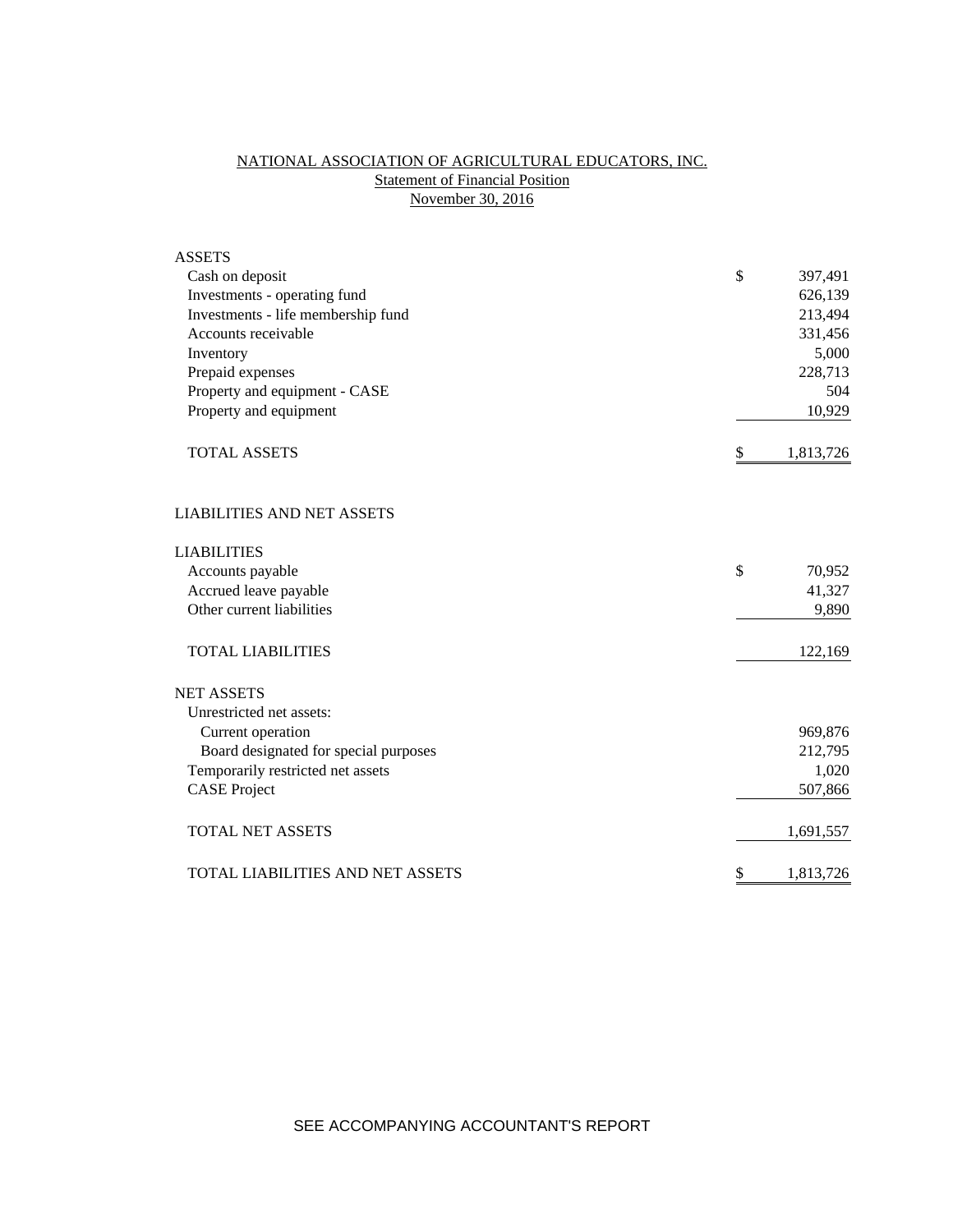### NATIONAL ASSOCIATION OF AGRICULTURAL EDUCATORS, INC. **Statement of Activities** For the Five Months ended November 30, 2016

|                                       | Unrestricted   |              |            |             |               |                 |
|---------------------------------------|----------------|--------------|------------|-------------|---------------|-----------------|
|                                       | Current        |              | Board      | Temporarily | CASE          |                 |
|                                       | Operations     |              | Designated | Restricted  | Project       | Total           |
| Revenue, Gains and Losses             |                |              |            |             |               |                 |
| Membership dues                       | \$<br>258,890  | $\mathbb{S}$ | 4,380      | \$          | \$            | \$<br>263,270   |
| Convention registration               | 65,569         |              |            |             |               | 65,569          |
| Sponsorship and awards                | 17,250         |              |            |             |               | 17,250          |
| Merchandise sales                     | 1,886          |              |            |             |               | 1,886           |
| Contributions                         |                |              |            | 50          |               | 50              |
| Management fees                       |                |              |            |             |               |                 |
| Net realized and unrealized           |                |              |            |             |               |                 |
| gains (losses) on securities          | 45,822         |              |            |             |               | 45,822          |
| Interest and dividends                | 6,733          |              |            |             |               | 6,733           |
| FFA Foundation projects               | 24,600         |              |            |             |               | 24,600          |
| CASE Program income                   |                |              |            |             | 924,692       | 924,692         |
| Other income                          | 50,510         |              |            |             |               | 50,510          |
| Total Revenue, Gaines and Losses      | 471,260        |              | 4,380      | 50          | 924,692       | 1,400,382       |
| Net Assets Released from Restrictions |                |              |            |             |               |                 |
| Total Revenue, Gains and Losses       |                |              |            |             |               |                 |
| and Reclassifications                 | 471,260        |              | 4,380      | 50          | 924,692       | 1,400,382       |
| Expenses                              |                |              |            |             |               |                 |
| General expenses                      | 527,876        |              |            |             |               | 527,876         |
| FFA Foundation projects               | 4,341          |              |            |             |               | 4,341           |
| <b>CASE Program expenses</b>          | $\overline{a}$ |              |            |             | 918,621       | 918,621         |
| Convention expenses                   | 15,706         |              |            |             |               | 15,706          |
| Total expenses                        | 547,923        |              |            |             | 918,621       | 1,466,544       |
| INCREASE (DECREASE) IN NET ASSETS     | (76, 663)      |              | 4,380      | 50          | 6,071         | (66, 162)       |
| NET ASSETS AT BEGINNING OF PERIOD     | 1,046,539      |              | 208,415    | 970         | 501,795       | 1,757,719       |
| NET ASSETS AT END OF PERIOD           | \$<br>969,876  | S            | 212,795    | \$<br>1,020 | \$<br>507,866 | \$<br>1,691,557 |

SEE ACCOMPANYING ACCOUNTANT'S REPORT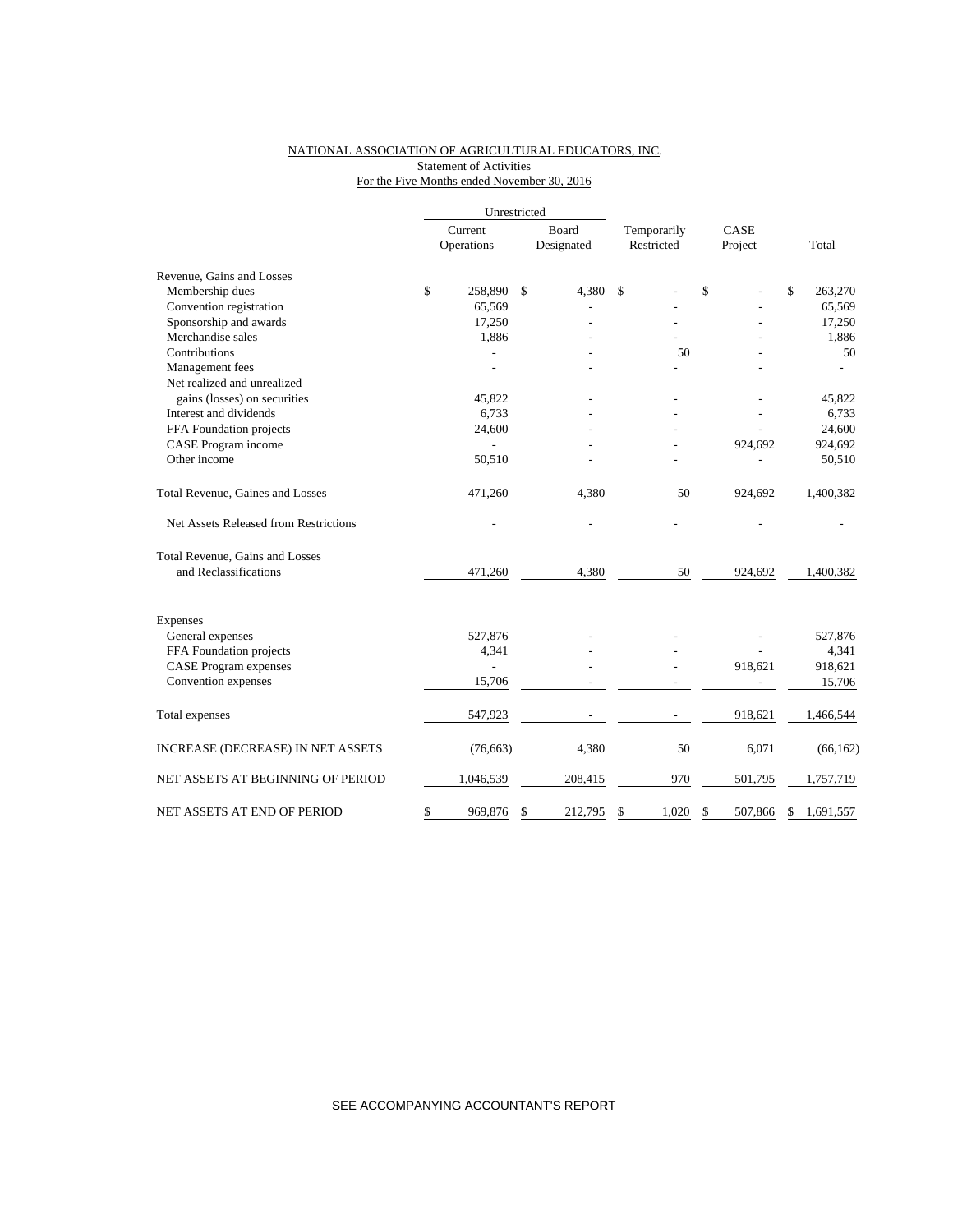# NATIONAL ASSOCIATION OF AGRICULTURAL EDUCATORS, INC. Schedule of Actual vs. Budget

|  |  |  | For the One and Five Months Ended November 30, 2016 |  |
|--|--|--|-----------------------------------------------------|--|
|  |  |  |                                                     |  |

|                                                       | <b>MONTH</b><br><b>ACTUAL</b> |              | <b>MONTH</b><br><b>BUDGET</b> | <b>MONTH</b><br><b>\$VARIANCE</b> | YEAR TO DATE<br><b>ACTUAL</b> | YEAR<br><b>BUDGET</b>    | <b>YEAR</b><br><b>\$VARIANCE</b> |
|-------------------------------------------------------|-------------------------------|--------------|-------------------------------|-----------------------------------|-------------------------------|--------------------------|----------------------------------|
| <b>REVENUE</b>                                        |                               |              |                               |                                   |                               |                          |                                  |
| Member dues                                           | \$<br>4,235                   | $\mathbf{s}$ | 32,907 \$                     | $(28,672)$ \$                     | 256,820 \$                    | 394,880 \$               | (138,060)                        |
| Corporate membership dues                             |                               |              | 2,563                         | (2, 563)                          | 6,450                         | 30,750                   | (24,300)                         |
| Delmar scholarships                                   | $\overline{a}$                |              | 625                           | (625)                             | $\overline{\phantom{a}}$      | 7,500                    | (7,500)                          |
| Foundation management fees                            |                               |              | 7,917                         | (7, 917)                          |                               | 95,000                   | (95,000)                         |
| Interest and dividends                                | 3,362                         |              | 2,917                         | 445                               | 5,072                         | 35,000                   | (29, 928)                        |
| Net realized and unrealized                           |                               |              |                               |                                   |                               |                          |                                  |
| gains (losses) on securities                          | 18,570                        |              | $\blacksquare$                | 18,570                            | 45,822                        |                          | 45,822                           |
| Merchandise sales                                     | 14                            |              | 833                           | (819)                             | 1,886                         | 10,000                   | (8, 114)                         |
| Investment income. Life Fund                          | 889                           |              | 917                           | (28)                              | 1,661                         | 11,000                   | (9, 339)                         |
| Contributions, Legislative Fund                       |                               |              | $\blacksquare$                |                                   | 50                            |                          | 50                               |
| Miscellaneous income                                  | 20,500                        |              | 833                           | 19,667                            | 20,500                        | 10,000                   | 10,500                           |
| Scholarship raffle proceeds                           |                               |              | 125                           | (125)                             | $\sim$                        | 1,500                    | (1,500)                          |
| National Teach Ag Campaign                            | ÷                             |              | 37,500                        | (37,500)                          | 10,932                        | 450,000                  | (439,068)                        |
| Teacher crisis fund                                   | 140                           |              | $\overline{\phantom{a}}$      | 140                               | 12,056                        |                          | 12,056                           |
| <b>BFRDP</b> Grant                                    | $\blacksquare$                |              | $\overline{\phantom{a}}$      | ÷                                 | $\overline{a}$                |                          |                                  |
| AEM business manager stipend                          | ÷.                            |              | 333                           | (333)                             | $\sim$                        | 4,000                    | (4,000)                          |
| DuPont - non foundation                               | 105                           |              | ÷.                            | 105                               | 105                           |                          | 105                              |
| CASE management fee                                   | ÷.                            |              | 2,000                         | (2,000)                           | $\overline{\phantom{a}}$      | 24,000                   | (24,000)                         |
| Council MMM management fee                            | $\overline{\phantom{a}}$      |              | 417                           | (417)                             | $\sim$                        | 5,000                    | (5,000)                          |
| Teach AG non-foundation revenue                       | 25                            |              | ä,                            | 25                                | 1,837                         | $\overline{\phantom{a}}$ | 1,837                            |
| FFA Foundation project - TTTK                         |                               |              | 3,875                         | (3,875)                           | $\sim$                        | 46,500                   | (46,500)                         |
| FFA Foundation project - OPAP                         |                               |              | 917                           | (917)                             | $\sim$                        | 11,000                   | (11,000)                         |
| FFA Foundation project - OMSP                         |                               |              | 917                           | (917)                             |                               | 11,000                   | (11,000)                         |
| FFA Foundation project - OT                           |                               |              | 917                           | (917)                             | ÷.                            | 11,000                   | (11,000)                         |
| FFA Foundation project - OYM                          |                               |              | 917                           | (917)                             | $\overline{a}$                | 11,000                   | (11,000)                         |
| FFA Foundation project - Lifetime Achievement         |                               |              | 208                           | (208)                             | ÷,                            | 2,500                    | (2,500)                          |
| FFA Foundation project - Outstanding Service Citation |                               |              |                               |                                   | $\overline{a}$                |                          |                                  |
| FFA Foundation teacher workshop                       |                               |              | 1,667                         | (1,667)                           | $\sim$                        | 20,000                   | (20,000)                         |
| FFA Foundation upper division scholarships            |                               |              | 1,833                         | (1,833)                           | ÷,                            | 22,000                   | (22,000)                         |
| FFA Foundation Agriscience Teacher                    |                               |              | 667                           | (667)                             | 24,600                        | 8,000                    | 16,600                           |
| FFA Foundation NATAA/NAII                             |                               |              | 10,000                        | (10,000)                          | $\overline{a}$                | 120,000                  | (120,000)                        |
| FFA Foundation project - XLR8                         |                               |              | 2,000                         | (2,000)                           | ÷.                            | 24,000                   | (24,000)                         |
| FFA Foundation communities of practice                |                               |              | 4,783                         | (4,783)                           | ÷,                            | 57,400                   | (57, 400)                        |
| FFA Foundation convention internet lounge             |                               |              |                               |                                   | ÷,                            |                          |                                  |
| CASE program net income                               | (42, 649)                     |              | ÷,                            | (42, 649)                         | 6,071                         |                          | 6,071                            |
| Convention net income                                 | (3,623)                       |              | 5,005                         | (8,628)                           | 72,193                        | 53,050                   | 19,143                           |
| TOTAL REVENUE                                         | 1,568                         |              | 123,593                       | (122, 025)                        | 466,055                       | 1,476,080                | (1,010,025)                      |
| <b>EXPENSES</b>                                       |                               |              |                               |                                   |                               |                          |                                  |
| Salaries                                              | 41,844                        |              | 30,331                        | 11,513                            | 190,300                       | 363,967                  | (173, 667)                       |
| Taxes and benefits                                    | 8,038                         |              | 8,419                         | (381)                             | 38,341                        | 101,023                  | (62, 682)                        |
| Computer service                                      |                               |              | 667                           | (667)                             | 5,550                         | 8,000                    | (2, 450)                         |
| Telephone                                             | 518                           |              | 417                           | 101                               | 1,786                         | 5,000                    | (3,214)                          |
| Accounting                                            | 650                           |              | 1,317                         | (667)                             | 3,250                         | 15,800                   | (12, 550)                        |
| Depreciation                                          | 277                           |              | 333                           | (56)                              | 1,383                         | 4,000                    | (2,617)                          |
| Rent                                                  | ÷.                            |              | 629                           | (629)                             | $\omega$                      | 7,550                    | (7,550)                          |
| Insurance                                             | 854                           |              | 833                           | 21                                | 3,946                         | 10,000                   | (6,054)                          |
| Legal                                                 | L,                            |              | 83                            | (83)                              | $\blacksquare$                | 1,000                    | (1,000)                          |
| Office Supplies                                       | 37                            |              | 833                           | (796)                             | 1,032                         | 10,000                   | (8,968)                          |
| Bank charges and investment fees                      | 16                            |              | 8                             | 8                                 | 3,827                         | 100                      | 3,727                            |
| Printing, general                                     |                               |              | 250                           | (250)                             | 1,253                         | 3,000                    | (1,747)                          |
| Staff training                                        | $\blacksquare$                |              | $42\,$                        | (42)                              | $\overline{\phantom{a}}$      | 500                      | (500)                            |
| Taxes and licenses                                    | ÷,                            |              | $\,$ 8 $\,$                   |                                   | $\blacksquare$                | 100                      |                                  |
|                                                       |                               |              |                               | (8)                               |                               |                          | (100)                            |
| Membership and contributions<br>Travel, staff         | 3,637<br>÷,                   |              | 1,667<br>2,917                | 1,970<br>(2,917)                  | 7,742<br>2,141                | 20,000<br>35,000         | (12, 258)<br>(32, 859)           |
|                                                       | $\overline{\phantom{a}}$      |              |                               |                                   |                               |                          |                                  |
| Promotion and marketing                               |                               |              | 1,250<br>208                  | (1,250)                           | 10,057                        | 15,000                   | (4, 943)                         |
| Merchandise and diaries                               | $\overline{\phantom{a}}$      |              | 8                             | (208)                             | 2,049<br>÷,                   | 2,500                    | (451)                            |
| Photocopying                                          |                               |              |                               | (8)                               |                               | 100                      | (100)                            |
| Postage, general                                      | 68                            |              | 542                           | (474)                             | 1,330                         | 6,500                    | (5,170)                          |
| Professional liability insurance                      | $\blacksquare$                |              | 3,183                         | (3,183)                           | 38,775                        | 38,200                   | 575                              |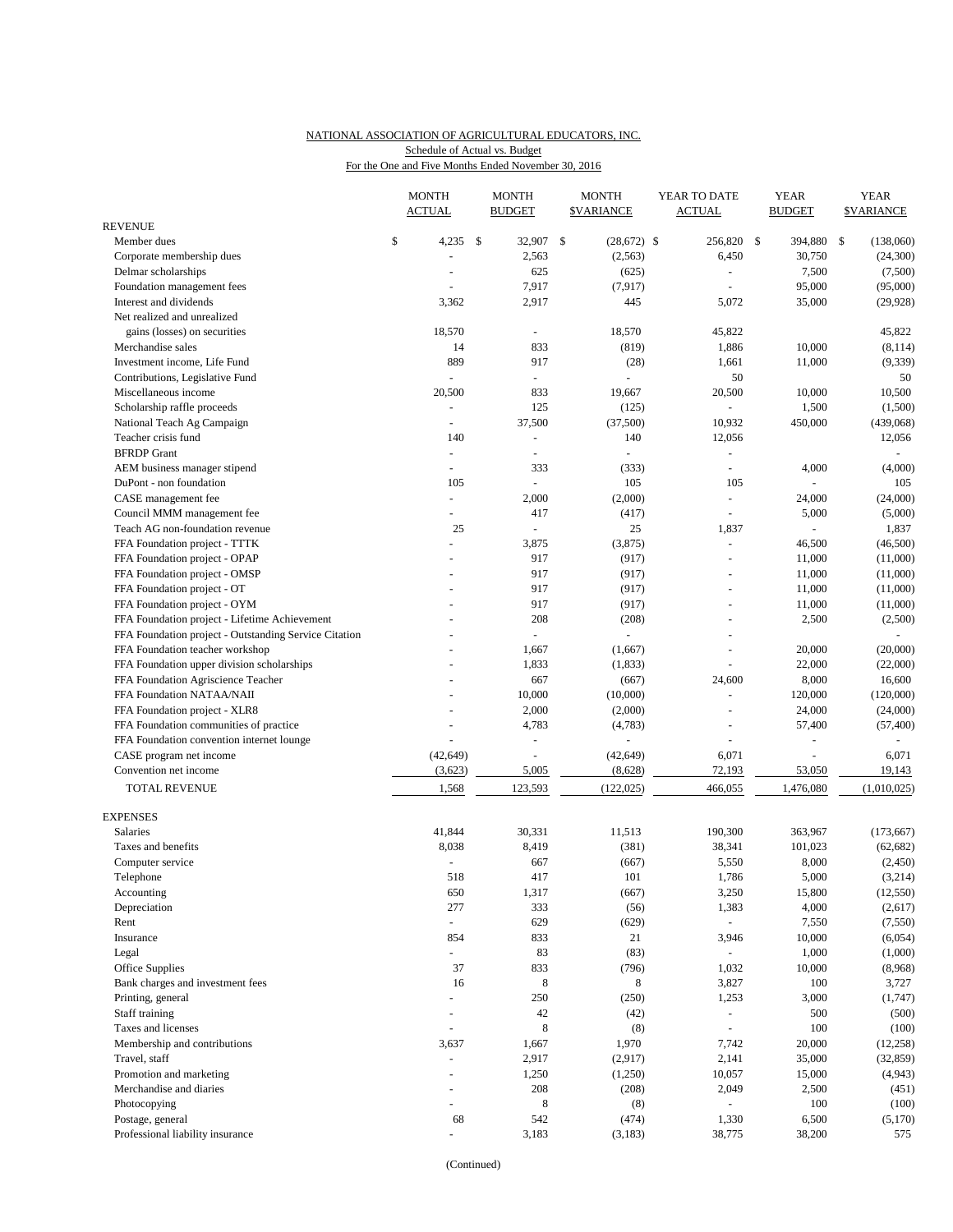## NATIONAL ASSOCIATION OF AGRICULTURAL EDUCATORS, INC. Schedule of Actual vs. Budget

For the One and Five Months Ended November 30, 2016

|                                                       | <b>MONTH</b><br><b>ACTUAL</b> | <b>MONTH</b><br><b>BUDGET</b> | <b>MONTH</b><br><b>\$VARIANCE</b> | YEAR TO DATE<br><b>ACTUAL</b> | <b>YEAR</b><br><b>BUDGET</b> | <b>YEAR</b><br><b>\$VARIANCE</b> |
|-------------------------------------------------------|-------------------------------|-------------------------------|-----------------------------------|-------------------------------|------------------------------|----------------------------------|
| Public relations                                      |                               | 83                            | (83)                              | 87                            | 1,000                        | (913)                            |
| Scholarships                                          |                               | 2,583                         | (2,583)                           | 9,000                         | 31,000                       | (22,000)                         |
| Travel, regional secretaries                          |                               | 1,500                         | (1,500)                           | 335                           | 18,000                       | (17,665)                         |
| Travel, board of directors                            | 776                           | 3,333                         | (2,557)                           | 10,063                        | 40,000                       | (29, 937)                        |
| Nat'l Teach Ag Campaign                               | 24,479                        | 34,167                        | (9,688)                           | 131,791                       | 410,000                      | (278, 209)                       |
| FFA Foundation project - TTTK                         | 637                           | 3,875                         | (3,238)                           | 2,059                         | 46,500                       | (44, 441)                        |
| FFA Foundation project - OPAP                         | 413                           | 917                           | (504)                             | 844                           | 11,000                       | (10, 156)                        |
| FFA Foundation project - OMSP                         |                               | 917                           | (917)                             | 384                           | 11,000                       | (10,616)                         |
| FFA Foundation project - OT                           | 335                           | 917                           | (582)                             | 719                           | 11,000                       | (10, 281)                        |
| FFA Foundation project - OYM                          |                               | 917                           | (917)                             | $\bar{a}$                     | 11,000                       | (11,000)                         |
| FFA Foundation project - Lifetime achievement         |                               | 208                           | (208)                             |                               | 2,500                        | (2,500)                          |
| FFA Foundation project - Outstanding service citation |                               |                               | $\equiv$                          | 335                           |                              | 335                              |
| FFA Foundation teacher workshop                       |                               |                               |                                   |                               |                              |                                  |
| FFA Foundation Regional Grants                        |                               |                               |                                   |                               |                              |                                  |
| FFA Foundation Agrisciense Teachers                   | ÷                             |                               |                                   |                               |                              |                                  |
| FFA Foundation XLR8                                   | 972                           | 2,000                         | (1,028)                           | 2,166                         | 24,000                       | (21, 834)                        |
| FFA Foundation convention internet lounge             | $\blacksquare$                | $\sim$                        | $\overline{a}$                    |                               |                              |                                  |
| DuPont Agriscience                                    | 335                           | 667                           | (332)                             | 26,656                        | 8,000                        | 18,656                           |
| Regional grants                                       | $\blacksquare$                | L.                            | ä,                                |                               |                              |                                  |
| NPS expense                                           |                               | 417                           | (417)                             |                               | 5,000                        | (5,000)                          |
| Webinar expense                                       |                               | 100                           | (100)                             |                               | 1,200                        | (1,200)                          |
| Teacher crisis fund                                   |                               | L.                            |                                   | 3,500                         |                              | 3,500                            |
| Communities of practice expense                       |                               | 3,167                         | (3,167)                           | 15,000                        | 38,000                       | (23,000)                         |
| Substitute teacher hire behinds                       |                               | 42                            | (42)                              | ÷,                            | 500                          | (500)                            |
| Website                                               | 1,050                         | 1,083                         | (33)                              | 5,481                         | 13,000                       | (7,519)                          |
| NATAA stipends                                        |                               | 10,000                        | (10,000)                          | 8,750                         | 120,000                      | (111, 250)                       |
| <b>BFRDP</b> expense                                  |                               |                               |                                   |                               |                              |                                  |
| <b>BFPD</b> contract labor                            |                               |                               |                                   |                               |                              |                                  |
| Credit card expense                                   | 859                           | 208                           | 651                               | 2,285                         | 2,500                        | (215)                            |
| Miscellaneous                                         | $\blacksquare$                | ÷,                            | $\equiv$                          | $\sim$                        | $\overline{\phantom{a}}$     | $\sim$                           |
| <b>TOTAL EXPENSES</b>                                 | 85,795                        | 121,046                       | (35, 251)                         | 532,217                       | 1,452,540                    | (920, 323)                       |
| NET INCOME (LOSS)                                     | (84, 227)<br>\$               | 2,547<br>$\mathbb{S}$         | \$<br>(86, 774)                   | \$<br>(66, 162)               | 23,540<br>-\$                | (89,702)<br>\$                   |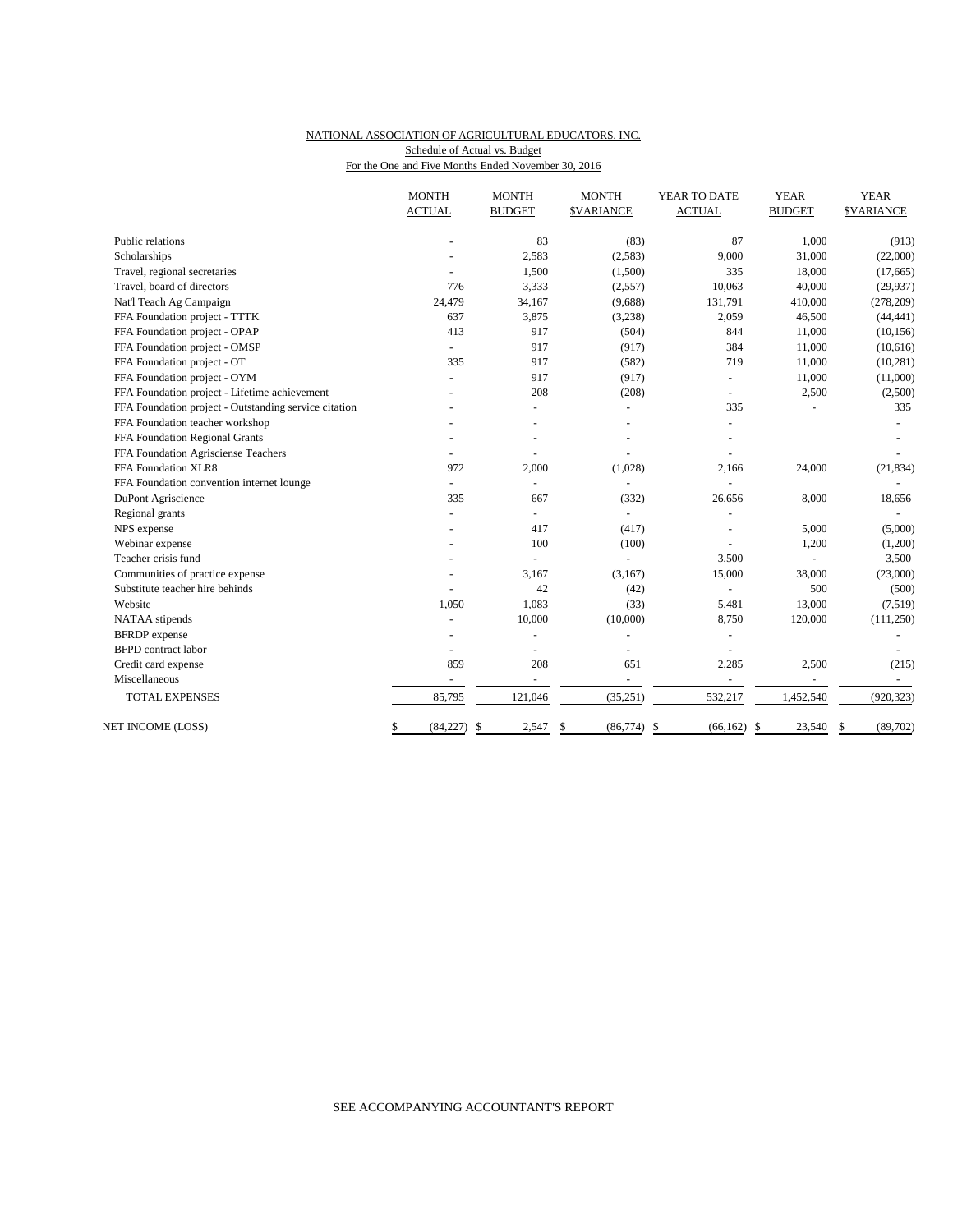### NATIONAL ASSOCIATION OF AGRICULTURAL EDUCATORS, INC. Schedule of Convention Revenue and Expenses For the One and Five Months Ended November 30, 2016

|                                           | <b>MONTH</b><br><b>ACTUAL</b> | <b>MONTH</b><br><b>BUDGET</b> | <b>MONTH</b><br><b>SVARIANCE</b> | YEAR TO DATE<br><b>ACTUAL</b> | <b>YEAR</b><br><b>BUDGET</b> | <b>YEAR</b><br><b>SVARIANCE</b> |  |
|-------------------------------------------|-------------------------------|-------------------------------|----------------------------------|-------------------------------|------------------------------|---------------------------------|--|
| <b>REVENUE</b>                            |                               |                               |                                  |                               |                              |                                 |  |
| Convention, registration                  | \$<br>1,180                   | 9,583<br>S                    | S<br>$(8,403)$ \$                | 65,569                        | <sup>\$</sup><br>115,000 \$  | (49, 431)                       |  |
| Convention, trade show                    |                               |                               |                                  | 1,800                         |                              | 1,800                           |  |
| Convention, sponsorships - FFA Foundation |                               | 4,583                         | (4,583)                          | 3,280                         | 55,000                       | (51, 720)                       |  |
| Convention, host state social             |                               |                               |                                  |                               |                              |                                 |  |
| Convention, sponsorships                  |                               | 1,333                         | (1, 333)                         | 17,250                        | 16,000                       | 1,250                           |  |
| <b>TOTAL REVENUE</b>                      | 1,180                         | 15,499                        | (14, 319)                        | 87,899                        | 186,000                      | (98, 101)                       |  |
| <b>EXPENSES</b>                           |                               |                               |                                  |                               |                              |                                 |  |
| Convention, plaques and trophies          | 50                            | 242                           | (192)                            | 118                           | 2,900                        | (2,782)                         |  |
| Convention, printing                      | 2.625                         |                               | 2,625                            | 3,775                         |                              | 3,775                           |  |
| Convention, awards                        |                               | ۰                             |                                  | 5,470                         | 7,000                        | (1,530)                         |  |
| Convention, meal functions                |                               | 833                           | (833)                            |                               | 10,000                       | (10,000)                        |  |
| Convention, promotion and marketing       | 1,073                         | 208                           | 865                              | 3,844                         | 2,500                        | 1,344                           |  |
| Convention, postage and shipping          |                               | 333                           | (333)                            |                               | 4,000                        | (4,000)                         |  |
| Convention, equipment rental              |                               | 1,583                         | (1, 583)                         |                               | 19,000                       | (19,000)                        |  |
| Convention, host state social             |                               |                               |                                  |                               |                              |                                 |  |
| Convention, committee expense             | 1,005                         | 379                           | 626                              | 1,340                         | 4,550                        | (3,210)                         |  |
| Convention, sponsorships - FFA Foundation |                               | 4,583                         | (4,583)                          |                               | 55,000                       | (55,000)                        |  |
| Convention, travel/board of directors     |                               | 1,333                         | (1, 333)                         | 1,175                         | 16,000                       | (14, 825)                       |  |
| Convention, staff travel                  | 50                            | 1,000                         | (950)                            | (16)                          | 12,000                       | (12,016)                        |  |
| <b>TOTAL EXPENSES</b>                     | 4,803                         | 10,494                        | (5,691)                          | 15,706                        | 132,950                      | (117, 244)                      |  |
| <b>NET INCOME (LOSS)</b>                  | (3,623)                       | 5,005<br>S                    | (8,628)<br>S                     | \$<br>72.193                  | 53,050<br>\$                 | 19,143<br>S.                    |  |

SEE ACCOMPANYING ACCOUNTANT'S REPORT